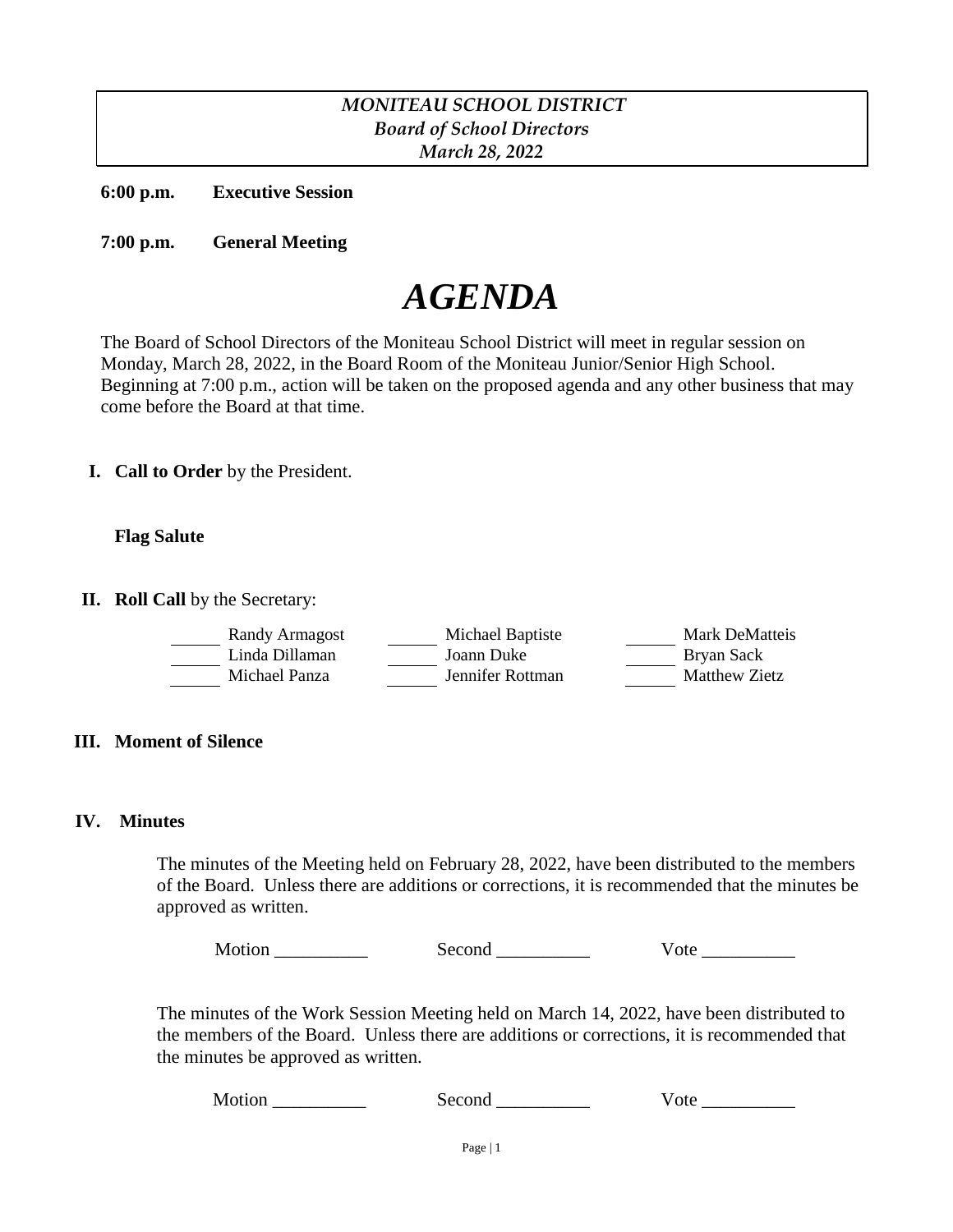# **V. Communications**

# **A. Public Communications**

#### **B. Reports of Board Sub-Committees**

| Legislative                  | Athletic/Extracurricular Activities |
|------------------------------|-------------------------------------|
| Meet & Discuss               | Finance                             |
| <b>Buildings and Grounds</b> | Vocational/Technical                |
| Curriculum                   | Technology                          |
| Policy                       | Act 48                              |
| Safety                       | Transportation                      |

# **C. Superintendent's Report** – Mrs. Schnelle

#### **D. Staff Communications**

#### **VI. Old Business**

- Recommend the Board Approve:
	- 1. Approve the Competitive Cheer board bill checks that were tabled at the meeting on March 14, 2022, upon further discussion.

| Recommend the Board approve the Old Business Items: |        |      |  |
|-----------------------------------------------------|--------|------|--|
| Motion                                              | Second | Vote |  |
|                                                     |        |      |  |

# **VII. Personnel**

Recommend the Board approve:

- 1. Resignation letter from Camille Taylor effective August 21, 2022.
- 2. Kristin Perrine as the Interventionist for the remainder of the 2021-2022 school year and the entire 2022-2023 school year.
- 3. Leslie Fallen as a Detention Monitor for the 2021-2022 school year.
- 4. James Nierle as an ACT 86 Substitute teacher for the 2021-2022 school year, pending receipt of all necessary paperwork.
- 5. Robert Carson as an ACT 86 Substitute teacher for the 2021-2022 school year, pending receipt of all necessary paperwork.
- 6. Posting for a Summer Technology Assistant for the summer of 2022.
- 7. Posting for the Extended School Year Teacher for the 2021-2022 school year.
- 8. The following volunteers for the 2021-2022 school year, pending receipt of all necessary paperwork.

| Barger, Kelli  | Vocal Ensemble        |
|----------------|-----------------------|
| Bishop, Jacob  | <b>Vocal Ensemble</b> |
| Bishop, Darcie | <b>Vocal Ensemble</b> |
| Fair, Bethany  | <b>Vocal Ensemble</b> |
|                |                       |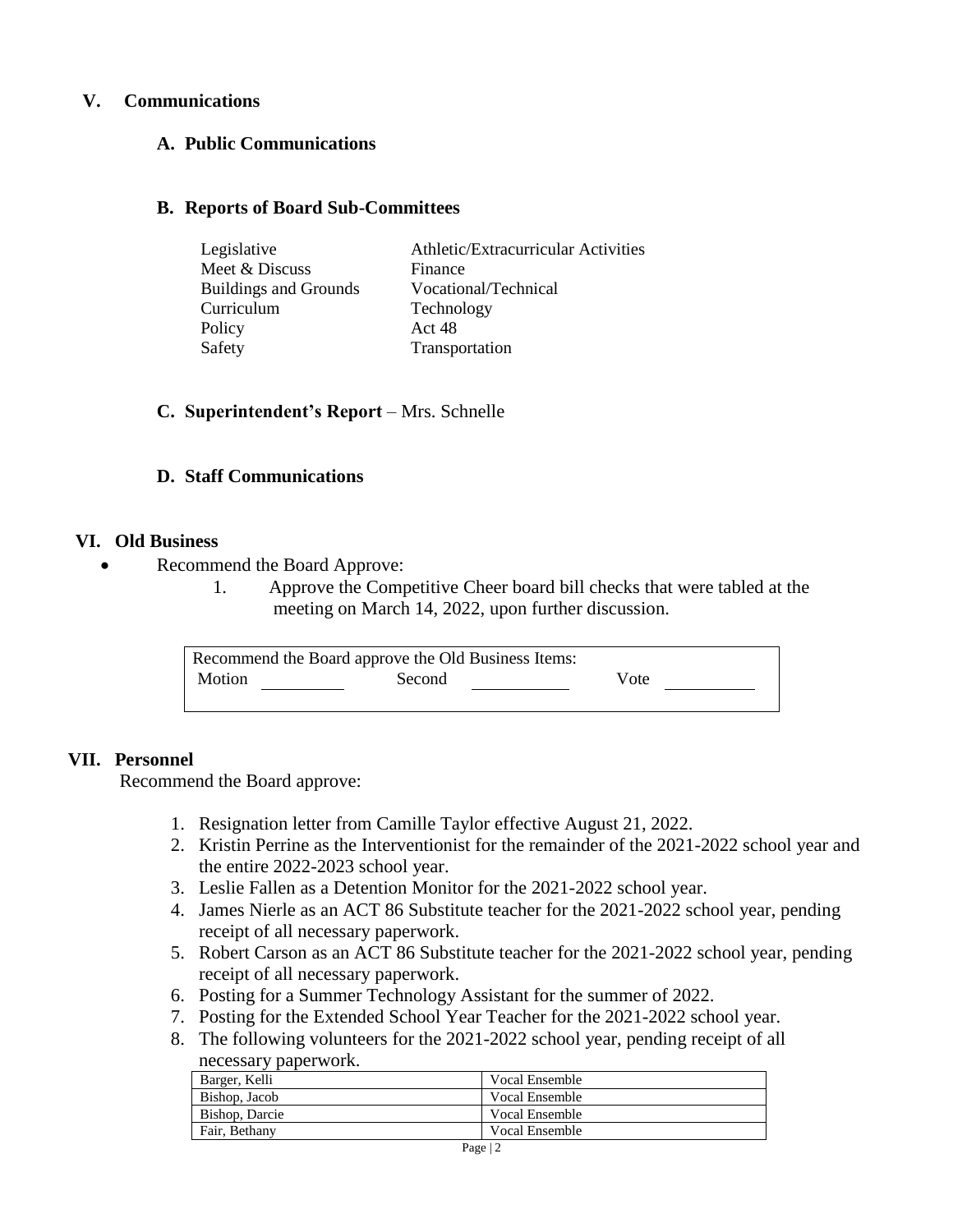| Knight, Shelby   | Vocal Ensemble            |
|------------------|---------------------------|
| Loos, Mary       | Vocal ensemble            |
| Milich, Rade     | Vocal Ensemble            |
| Sutton, Kathy    | Vocal Ensemble            |
| Thomas, Valerie  | Vocal Ensemble            |
| Voloch, Angie    | Vocal Ensemble            |
| Hazlet, Wade     | Dassa chaperone           |
| Kline, Michael   | Dassa chaperone           |
| Zietz, Matthew   | Dassa chaperone & parties |
| Cubbage, Michael | Dassa chaperone           |

| Recommend the Board approve the Personnel Items: |        |      |  |
|--------------------------------------------------|--------|------|--|
| Motion                                           | Second | Vote |  |

#### **VIII. Conference Request-NONE**

#### **IX. Field Trip Request**

Recommend the Board approve:

- 1. Approximately 90 fourth grade students to Blackwood Arts, Harrisville, PA, on October 3, 2022 for a concert at a cost of \$375 to the district.
- 2. Approximately 100 third graders to Heinz Field, Pittsburgh, PA on May 9, 2022 at no cost to the district.

| Recommend the Board approve the Field Trip Item: |        |      |  |
|--------------------------------------------------|--------|------|--|
| Motion                                           | Second | Vote |  |

#### **X. Miscellaneous New Business**

Recommend the Board approve:

- 1. Second reading of Policy 146.1 (Trauma Informed Approach). (Adopt Policy).
- 2. Second reading of Policy 810.3 (School Vehicle Drivers). (Adopt Policy).
- 3. Second reading of Policy 800-AR-1 (Records Retention Schedule). (Adopt Policy).
- 4. Second reading of Policy 236-AR-0 (Student Assistance Program). (Adopt Policy).
- 5. Second reading of Policy 236.1 (Threat Assessment Intake Form). (Adopt Policy).
- 6. Second reading of Policy 236.1-AR-0 (Threat Assessment Intake Form). (Adopt Policy).
- 7. Second reading of Policy 236.1 -AR-01(Threat Assessment Checklist). (Adopt Policy).
- 8. Second reading of Policy 236-AR-2 (Individualized Management and Re- Entry Process). (Adopt Policy).
- 9. Second reading of Policy 626 (Procurement Procedure Attachment 1). (Adopt Policy).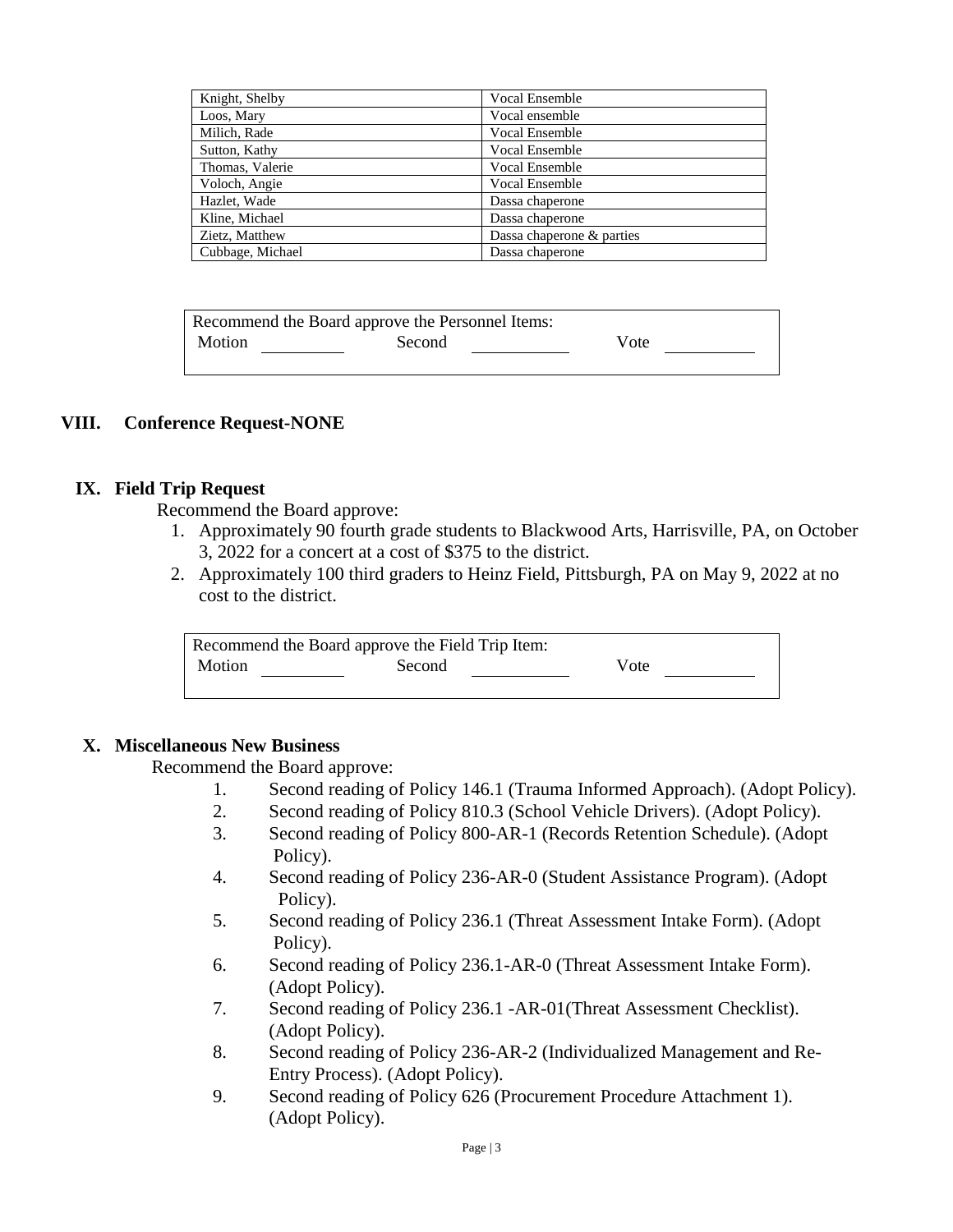- 10. Second reading of Policy 816 (District Social Media). (Adopt Policy).
- 11. Second reading of Policy 217 (Graduation Requirement).
- 12. Second reading of Policy 903 (Public Participation in Board Meetings).
- 13. Second reading of Policy (All Title IX Policies).
	- Second reading 103-Discrimination /Title IX Sexual Harassment Affecting students.
	- Second reading 103-Attachment 1.
	- Second reading 104 Attachment 1.
	- Second reading 252- Attachment 1.
	- Second reading 249 Attachment 1.
	- Second reading 247-Attachment. 1.
- 14. Bethesda Lutheran Services Agreement /Alternative Education for Disruptive Youth with Moniteau School.

District for the 2022-2023 school year.

- 15. Midwestern Intermediate Unit IV Special Education Services Agreement- Itinerant Occupational Therapist Services.
- 16. Placement of Student P-22-02.
- 17. Placement of Student P-22-03.
- 18. Addendum No. 2 to the Moniteau School District Transportation Contract with Campbell Bus Company.

Recommend the Board approve Miscellaneous New Business Items: Motion Second Vote Vote

# **X. Finances**

Recommend the Board Approve:

1. Recommend acceptance of the Financial Reports pending final audit.

| Financial Reports as of:                                                   | February 28, 2022  |
|----------------------------------------------------------------------------|--------------------|
| General Fund - First National Bank                                         | \$<br>5,938,905.12 |
| Pennsylvania Local Government<br><b>Investment Trust</b>                   | 3,083.50           |
| <b>Total General Fund</b>                                                  | \$<br>5,941,988.62 |
| Payroll Fund - First National Bank                                         | \$                 |
| <b>HS Student Activity Fund</b>                                            | 36,104.86          |
| Principal's / Student Body Fund - Secondary                                | \$<br>22,338.07    |
| Principal's/ Student Body Fund - Elementary                                | \$<br>26,206.79    |
| Athletic Fund                                                              | \$<br>11,429.26    |
| Food Service Fund                                                          | \$<br>575.574.57   |
| Electronic Payments for Month Ended<br>1/31/2022                           | 393,991.43         |
| *Account to be closed and balance transferred to general fund after audit. |                    |